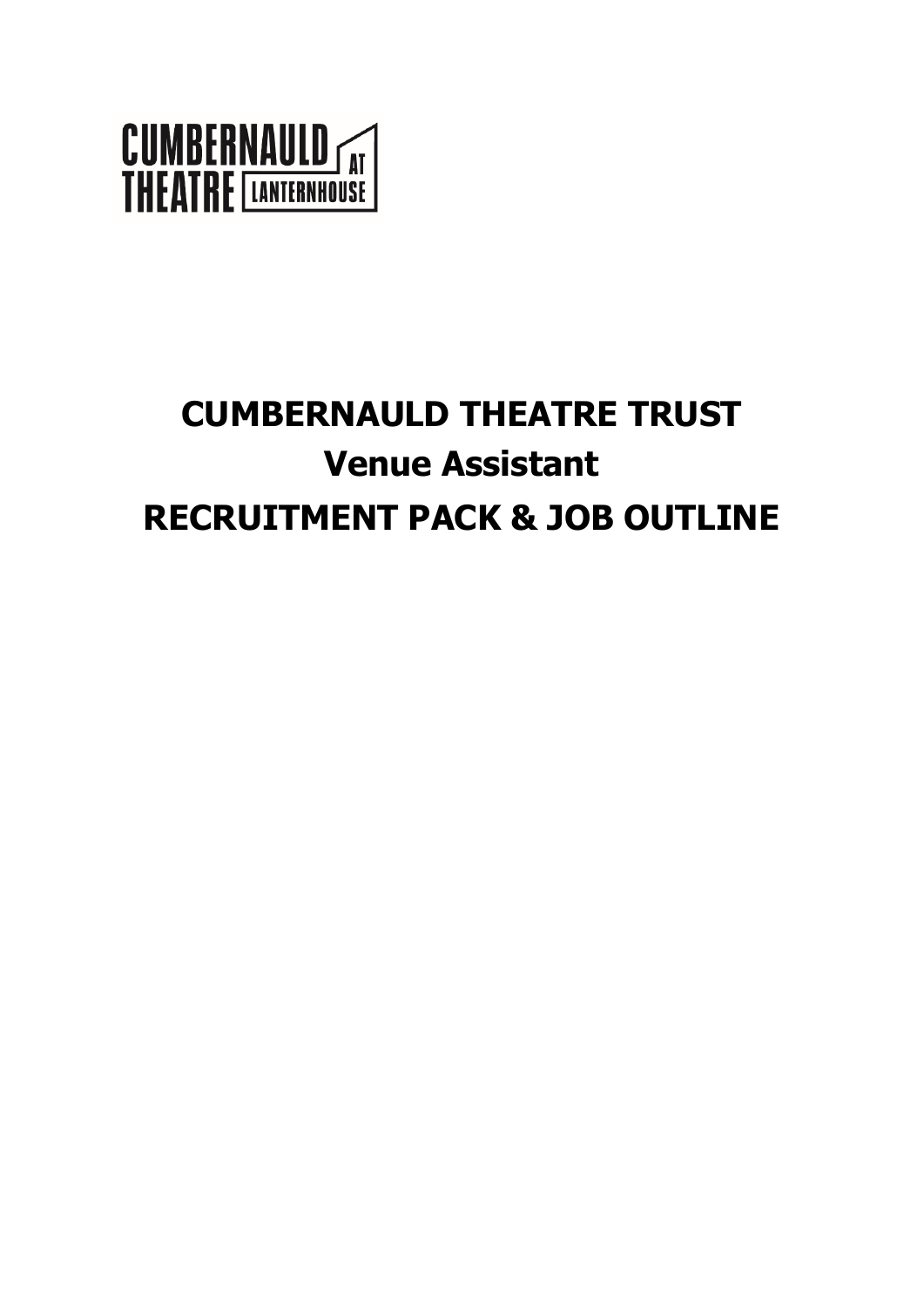## **CUMBERNAULD THEATRE TRUST (CTT)**

## **Venue Assistant RECRUITMENT PACK & JOB OUTLINE**

## **Background Information**

Cumbernauld Theatre seeks a Venue Assistant to join our vibrant team in the brandnew performing arts venue, Lanternhouse, in Cumbernauld.

Cumbernauld's new cultural home will be a lively centre for inclusive community creativity, for theatre, cinema, music, comedy and dance and will offer state of the art facilities alongside performing arts classes and community creative learning projects and a welcoming café/bar.

With a 276-seat main auditorium, 100 seat studio theatre, 83 seat cinema and dance studio this is an exciting opportunity to help us to build and enhance Cumbernauld Theatre Trust's relationships with organisations and individuals living and working in the Cumbernauld area and to further cement the new arts venue as a cultural hub for the whole community.

## **About Us**

Cumbernauld Theatre is a performing arts charity that produces and presents theatre, music, dance and comedy for the community of Cumbernauld and North Lanarkshire.

From our new home, Lanternhouse, based on the Cumbernauld Academy Campus, Cumbernauld, we will deliver an all engaging and inclusive professional programme for the entertainment, enjoyment and enrichment of our diverse community.

We believe our work has transformative and empowering potential. Working at the heart of our community we are building creativity, broadening perspectives, supporting community cohesion, enhancing life experiences and investing in performance arts skills development for a creative, innovative, fairer Scotland.

## **Our Vision**

Cumbernauld Theatre creates meaningful opportunities for artists, audiences and participants to connect, exploring the power of the arts to enrich and transform all our lives, enabling a life-long creative journey for individuals, families and groups from across all our communities.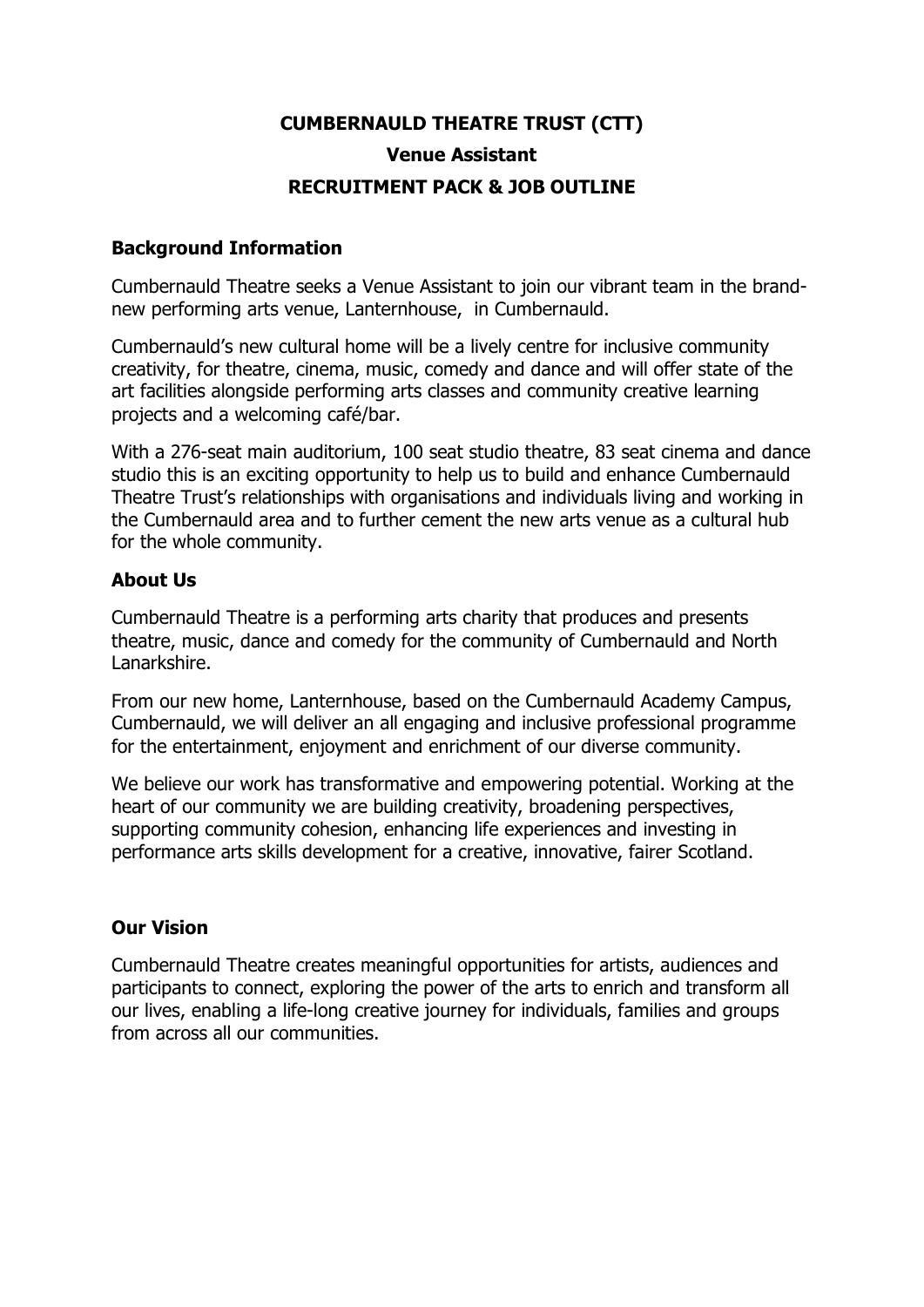## **Our Mission**

To achieve this we develop progressive, contemporary productions, projects and programmes of work that have relevance and resonance with our audiences and participants. This work is informed by place, by our new arts centre and by a desire to deliver affordable access to culture for everyone at all life-stages.

The object of the Company is to develop the conditions and skills for culture to thrive in Cumbernauld, to nurture, produce and present performing arts, cinema, exhibitions and entertainment for the enjoyment and enrichment of all of the communities of Cumbernauld and North Lanarkshire.

To value, trust and support our creative community, to facilitate an open and inclusive approach to designing, delivering and evaluating our activities to reflect and meet the needs of our community.

To advocate and support arts programming, arts creative learning and community engagement in partnership with public bodies, charities and community organisations operating in our community to support policy areas for health and wellbeing, economy, education, reducing inequality, encouraging diversity and realising an environmentally sustainable future.

To strive to produce and present a performing arts programme that celebrates cultural excellence, the innovative, critically challenging, the original, ever-changing and dynamic form of Scottish Culture.

To provide inclusive, accessible performing arts skills acquisition to nurture creativity in our community. To engage our community in our arts programme decision making, to be inclusive in our view of culture, open to emerging, popular, established and formal cultural activity and celebrate our local culture.

## **Our Values**

We will be proactive agents of change, showing clear community leadership, working in partnership, advocating for the transformative power of arts, with an environmentally responsible operating plan delivering a sustainable social enterpriseled cultural hub with long-term resilience.

**We strongly encourage people with disabilities and people who are from ethnically or culturally diverse backgrounds to apply as CTT is keen for the team and its work to be informed by and representative of the diverse communities it serves.**

## **Attached**

- Job Description
- Person Specification
- Equal Opportunities Statement of Policy
- Equal Opportunities Monitoring Form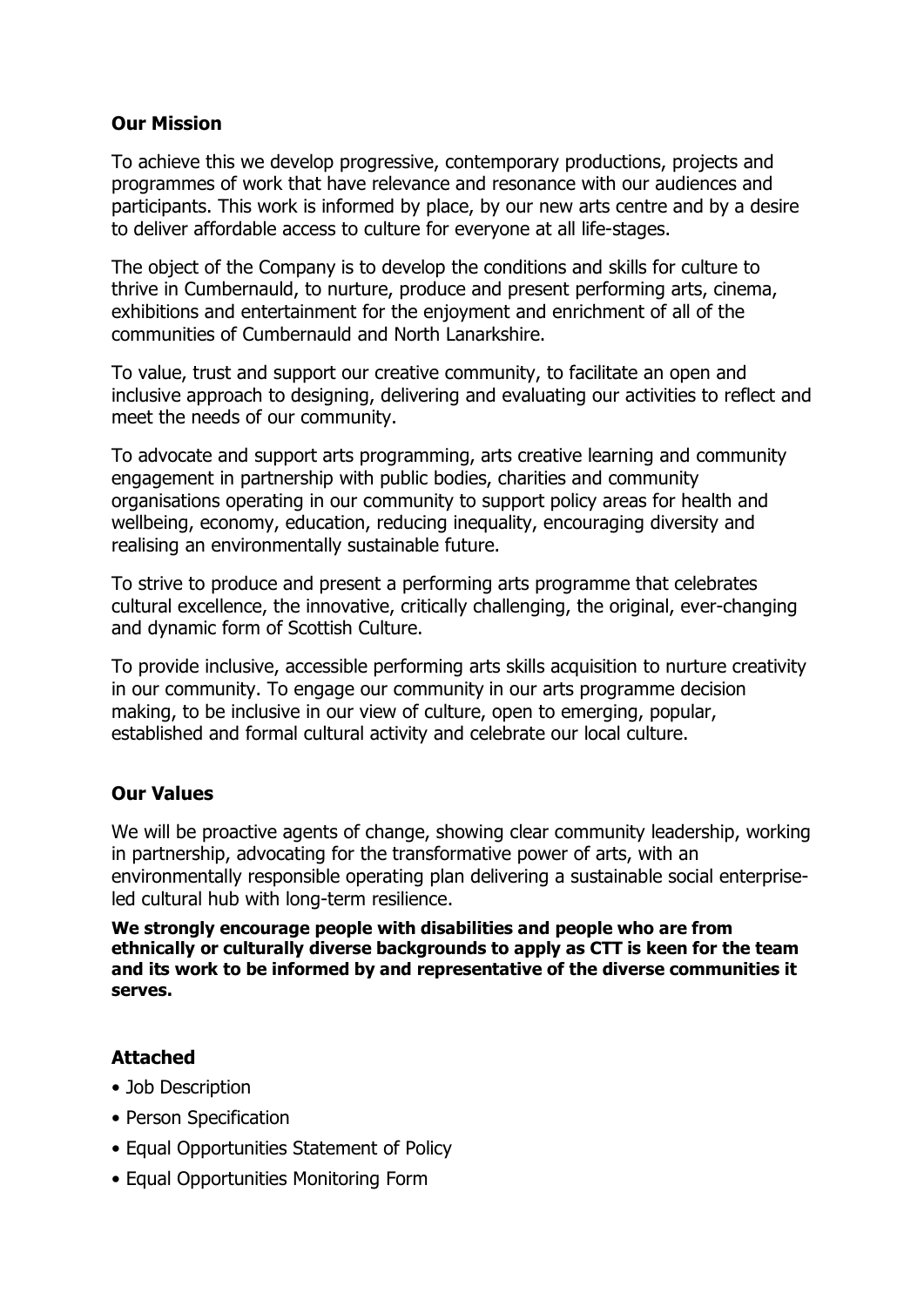## **CUMBERNAULD THEATRE TRUST Venue Assistant**

#### **JOB OUTLINE**

| Post:              | Venue Assistant           |
|--------------------|---------------------------|
| <b>Reports to:</b> | Front of House Manager    |
| Location:          | Lanternhouse, Cumbernauld |

#### **Job Purpose and Scope**

The principal role of the Venue Assistant is to help deliver an effective and efficient, high quality customer service function for all customers of the venue, ensuring their health and safety at all times while in the venue, and their safe evacuation when required. To carry out all duties efficiently and professionally to ensure that customer requirements are fully met including creating a welcoming reception service, venue cleaning, customer assistance and advice, theatre usher during public performances and any other customer service role required front of house.

The Venue Assistants work as part of a team, under the direction of the Front of House Manager, and in close liaison with CTT colleagues.

The post holder is expected to be committed to our vision and values, supporting our ambitions and the delivery of our creative artistic programme, and to be an advocate for the valuable arts and the cultural role that the CTT plays in the communities in Lanarkshire.

#### **Main Duties and Responsibilities**

#### **Key Tasks**

- Deliver a welcoming and helpful information service by being polite and friendly and offering assistance whenever it is required. Deal with general enquiries from service users and members of the public ensuring that all customer enquiries are dealt with courteously and efficiently.
- Ensure excellent customer care and contribute to the effective operation of the venue through communication with colleagues, staff and users.
- Comply with, and assist in the delivery of, take part in all relevant training.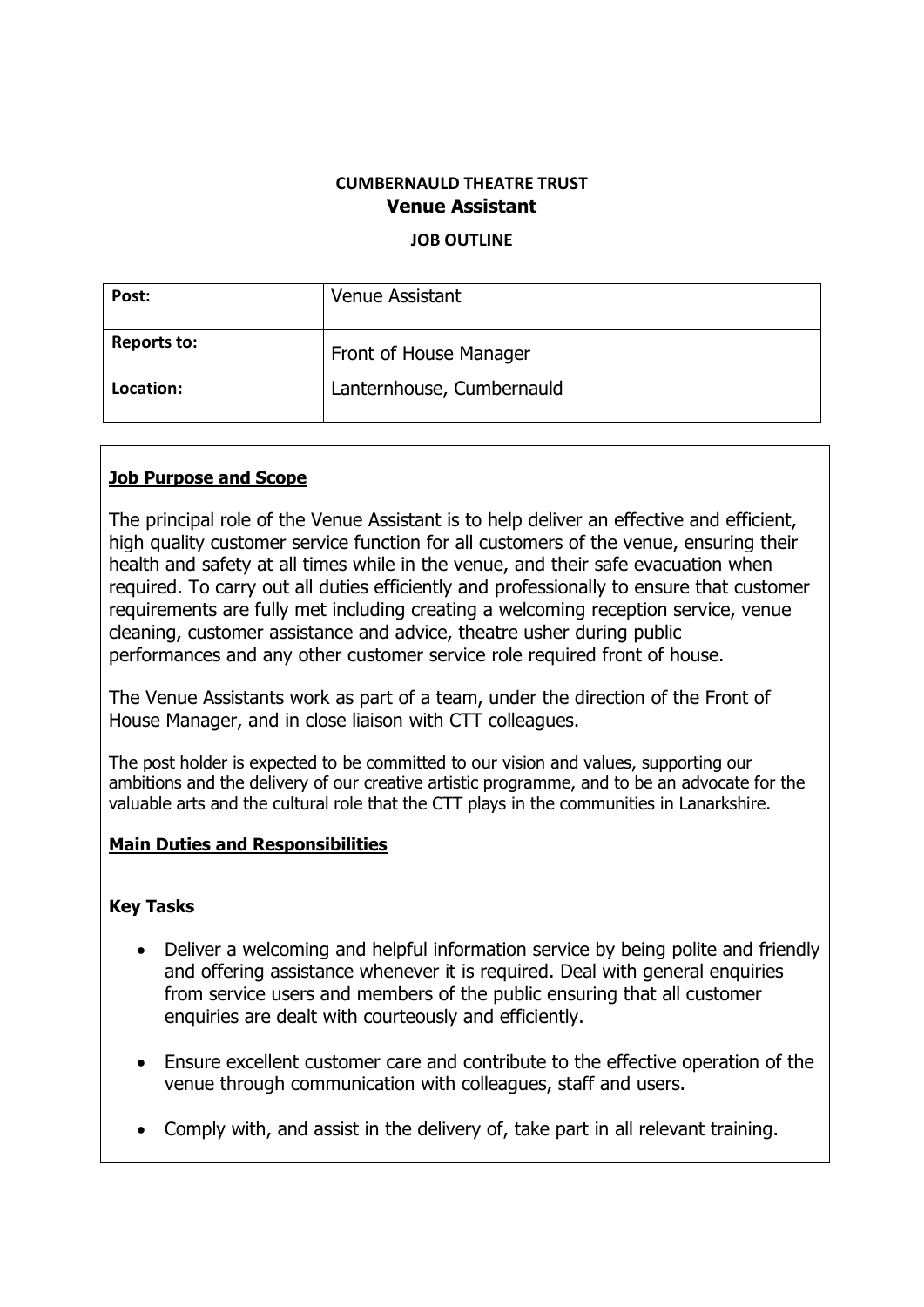- Attend and contribute to regular training and information sessions regarding best practice, new procedures and upcoming events etc.
- Show customers to their seats in the cinema and theatre, taking responsibility for their safe evacuation and safety during performances, sell merchandise and promote future events.
- Have an awareness and be mindful of marketing and sales targets, promotions and special offers and other marketing and development initiatives.
- Sell merchandise, food, snacks and drinks to visitors. Assist with serving and cleaning in the café during busy times. Assist in the preparation of pre-ordered drinks.
- As part of the role, Venue Assistants will be trained to serve behind the bar and therefore should be 18 years or over due to licencing laws.
- Deal with cash handling, financial reconciliation and record keeping in accordance with CTT's financial procedures.
- Attend team meetings and contact meetings
- Be customer focussed with an eye for detail and respond positively to the knowledge that customers have the opportunity to feedback on the quality and presentation of the venue and to actively seek and encourage their feedback.
- Undertake all other duties required by the Front of House Manager to fulfil the requirements of the post.
- Be proactive in promoting the venue, its programme and facilities and the work of CTT.
- Carry out any other such duties as may be required by the company.

#### **Person Specification**

#### **Essential**

Knowledge

- Strong understanding of good customer care practice
- Strong understanding of health & safety regulations

#### **Experience**

- Experience working with the public.
- Experience prioritising different demands, good organisational skills.
- Experience working within a team, and on own initiative.
- Experience cash handling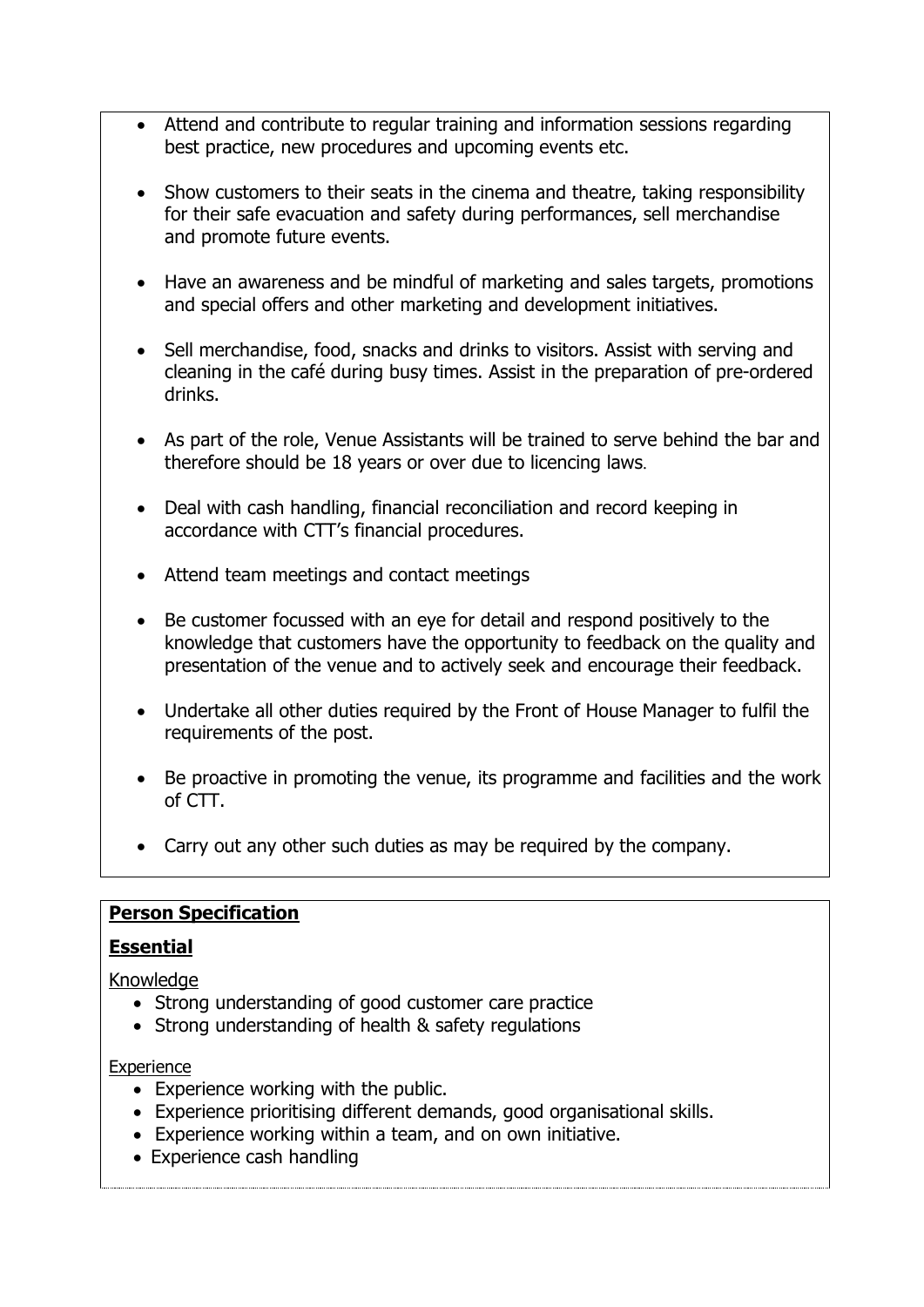## Aptitudes and Skills

- A continuous improvement approach to managing people and teams.
- Ability to generate imaginative solutions to creative challenges.
- A self-motivated team player, with an outgoing and enthusiastic personality, able to work under pressure and to tight deadlines with patience and good humour.
- Ability to plan and think strategically and on your feet
- Ability to multi-task in a fast-paced cultural environment
- Excellent organisational skills with the ability to prioritise a demanding workload and meet deadlines
- Excellent verbal and written communication skills
- IT skills especially in Word, Excel, MS Teams
- Capacity and willingness to learn

## Personal Qualities

- A strong commitment to making a positive difference to the community
- A commitment to working towards achieving CTT's vision and working within our values and ethos.
- Ability to represent the organisation professionally and confidently
- Ability to respond to crisis, work well under pressure and have a flexible approach to work
- Consistently honest and trustworthy in approach
- Friendly, approachable and engaging
- Empathetic and understanding towards all customers, service users and team members

## **Desirable**

Qualifications and Training

- First Aid at Work
- Health and Safety Training

## Knowledge

- Familiarity with the contemporary theatre and performing arts sector
- Knowledge of the Third Sector
- Familiarity with Cumbernauld and the community we serve

## Personal Qualities

• Interest in Theatre and Performing Arts

## **Experience**

- Experience working with the Third Sector and Charities
- Working with the local community in a leisure venue
- Experience working in events and hospitality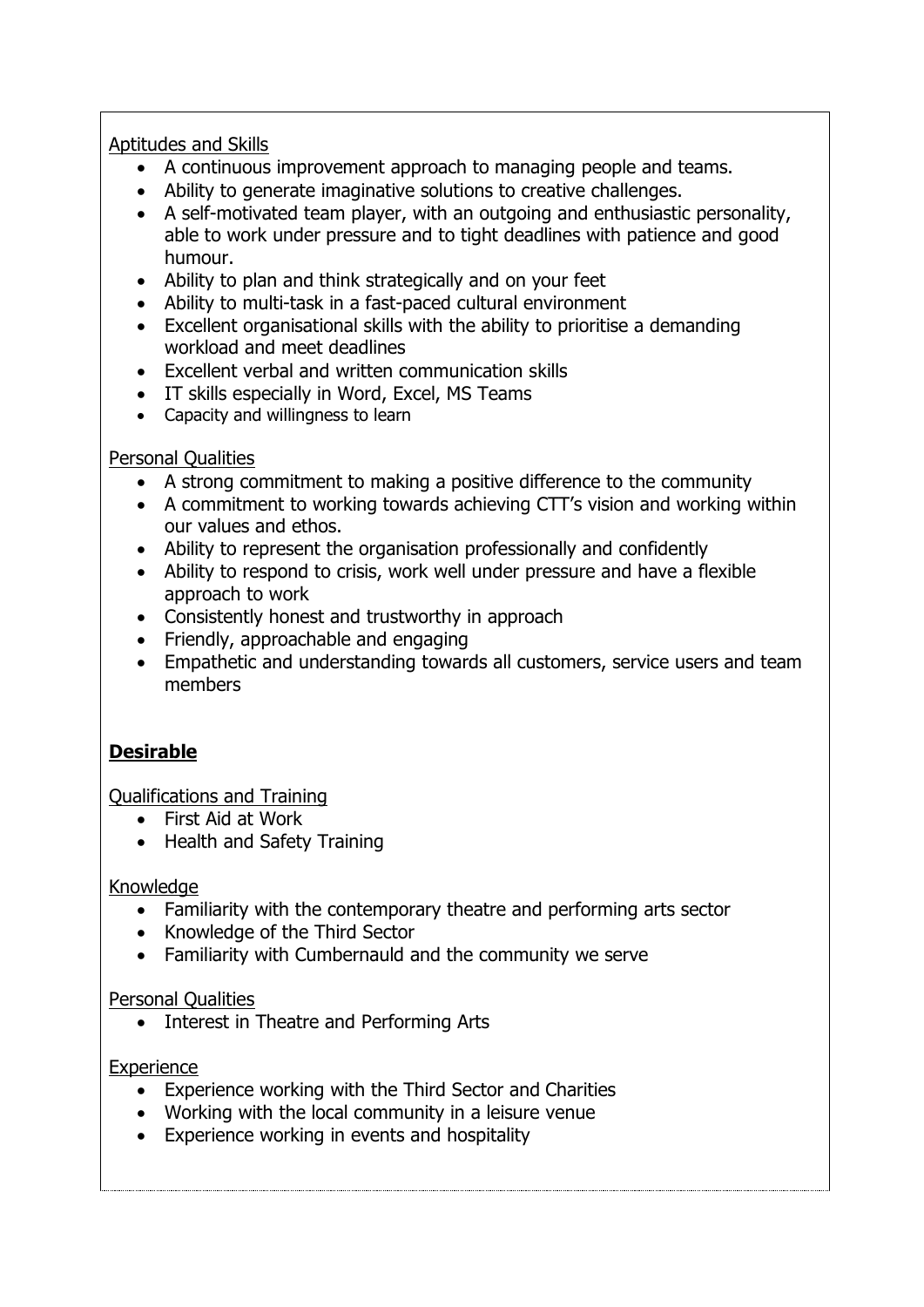## **Other Essential Information**

- The post-holder will be required to pass a Standard Disclosure Scotland background check
- The working environment will be extremely busy with varying demands on time and requires a willingness to work flexible hours including evenings and weekends to meet the needs of the service.
- As part of the role, Venue Assistants will be trained to serve behind the bar and therefore should be 18 years or over due to licencing laws.

| <b>Terms &amp; Conditions</b> |                                                                                            |
|-------------------------------|--------------------------------------------------------------------------------------------|
| Title of Post:                | <b>Venue Assistant</b>                                                                     |
|                               |                                                                                            |
| Hours:                        | Variable hours to include evening and weekends according to the<br>needs of the programme. |
| Contract:                     | Zero hours contract                                                                        |
| Pension:                      | CTT operates an auto enrolment scheme.                                                     |
| Notice period:                | 1 Month                                                                                    |
| Salary:                       | £9.90 per hour (Real Living Wage)                                                          |
| Location:                     | Lanternhouse, Cumbernauld                                                                  |
|                               |                                                                                            |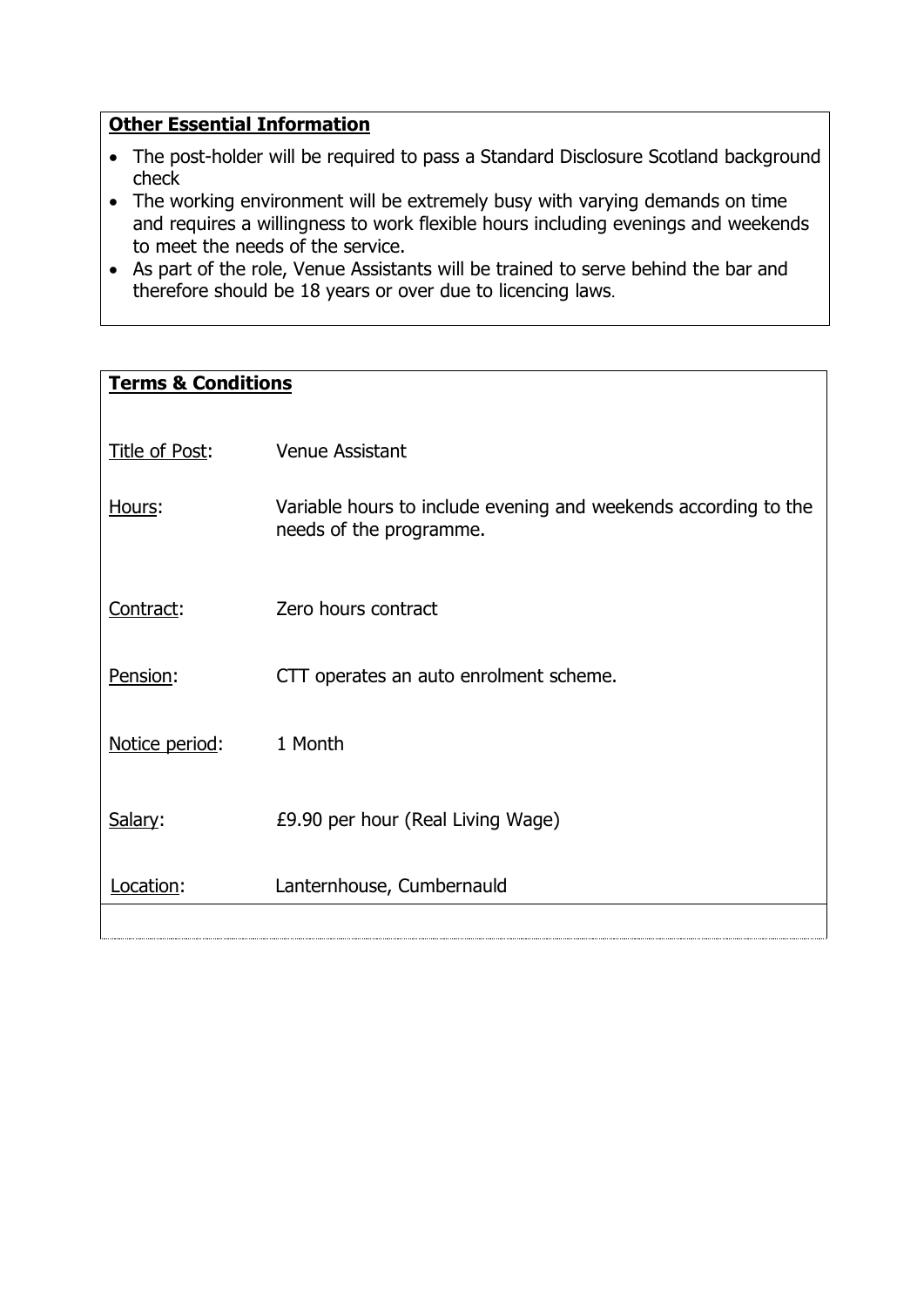## **Application Procedure**

Please send

- covering letter
- completed application form
- completed Equal Opportunities Monitoring Form

by email or post to:

Ally Whait Frint of House Manager Cumbernauld Theatre Trust Lanternhouse South Kildrum Ring Road **Cumbernauld** North Lanarkshire G67 2UF

Email: recruitment@cumbernauldtheatre.co.uk

**Closing Date for Applications**: Ongoing open vacancy bank **Interviews will take place via Teams**: To be mutually arranged **Start Date:** To be mutually arranged

Cumbernauld Theatre Trust Ltd is a Registered Company limited by guarantee No. SC066490, Scottish Charity OSCR Registered No. SC005050.

Registered Office: Cumbernauld Theatre Trust, Lanternhouse, South Kildrum Ring Road, Cumbernauld, North Lanarkshire, G67 2UF